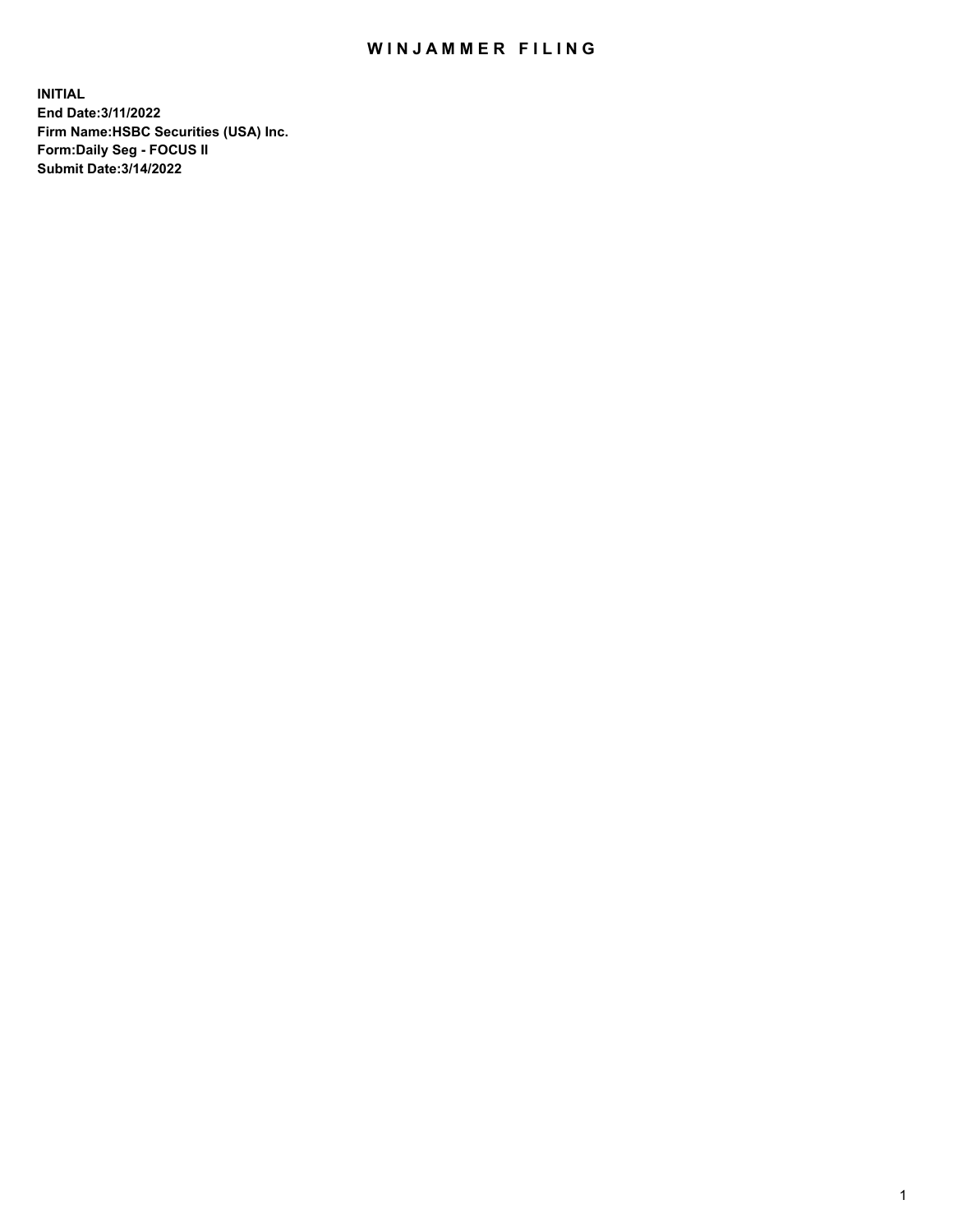**INITIAL End Date:3/11/2022 Firm Name:HSBC Securities (USA) Inc. Form:Daily Seg - FOCUS II Submit Date:3/14/2022 Daily Segregation - Cover Page**

| Name of Company                                                                                                                                                                                                                                                                                                               | <b>HSBC Securities (USA) Inc.</b>                           |
|-------------------------------------------------------------------------------------------------------------------------------------------------------------------------------------------------------------------------------------------------------------------------------------------------------------------------------|-------------------------------------------------------------|
| <b>Contact Name</b>                                                                                                                                                                                                                                                                                                           | <b>Michael Vacca</b>                                        |
| <b>Contact Phone Number</b>                                                                                                                                                                                                                                                                                                   | 212-525-7951                                                |
| <b>Contact Email Address</b>                                                                                                                                                                                                                                                                                                  | michael.vacca@us.hsbc.com                                   |
| FCM's Customer Segregated Funds Residual Interest Target (choose one):<br>a. Minimum dollar amount: ; or<br>b. Minimum percentage of customer segregated funds required:% ; or<br>c. Dollar amount range between: and; or<br>d. Percentage range of customer segregated funds required between:% and%.                        | 103,000,000<br><u>0</u><br>0 <sub>0</sub><br>0 <sub>0</sub> |
| FCM's Customer Secured Amount Funds Residual Interest Target (choose one):<br>a. Minimum dollar amount: ; or<br>b. Minimum percentage of customer secured funds required:%; or<br>c. Dollar amount range between: and; or<br>d. Percentage range of customer secured funds required between: % and %.                         | 15,000,000<br><u>0</u><br>0 <sub>0</sub><br>0 <sub>0</sub>  |
| FCM's Cleared Swaps Customer Collateral Residual Interest Target (choose one):<br>a. Minimum dollar amount: : or<br>b. Minimum percentage of cleared swaps customer collateral required:%; or<br>c. Dollar amount range between: and; or<br>d. Percentage range of cleared swaps customer collateral required between:% and%. | 75,000,000<br><u>0</u><br>00<br>00                          |

Attach supporting documents CH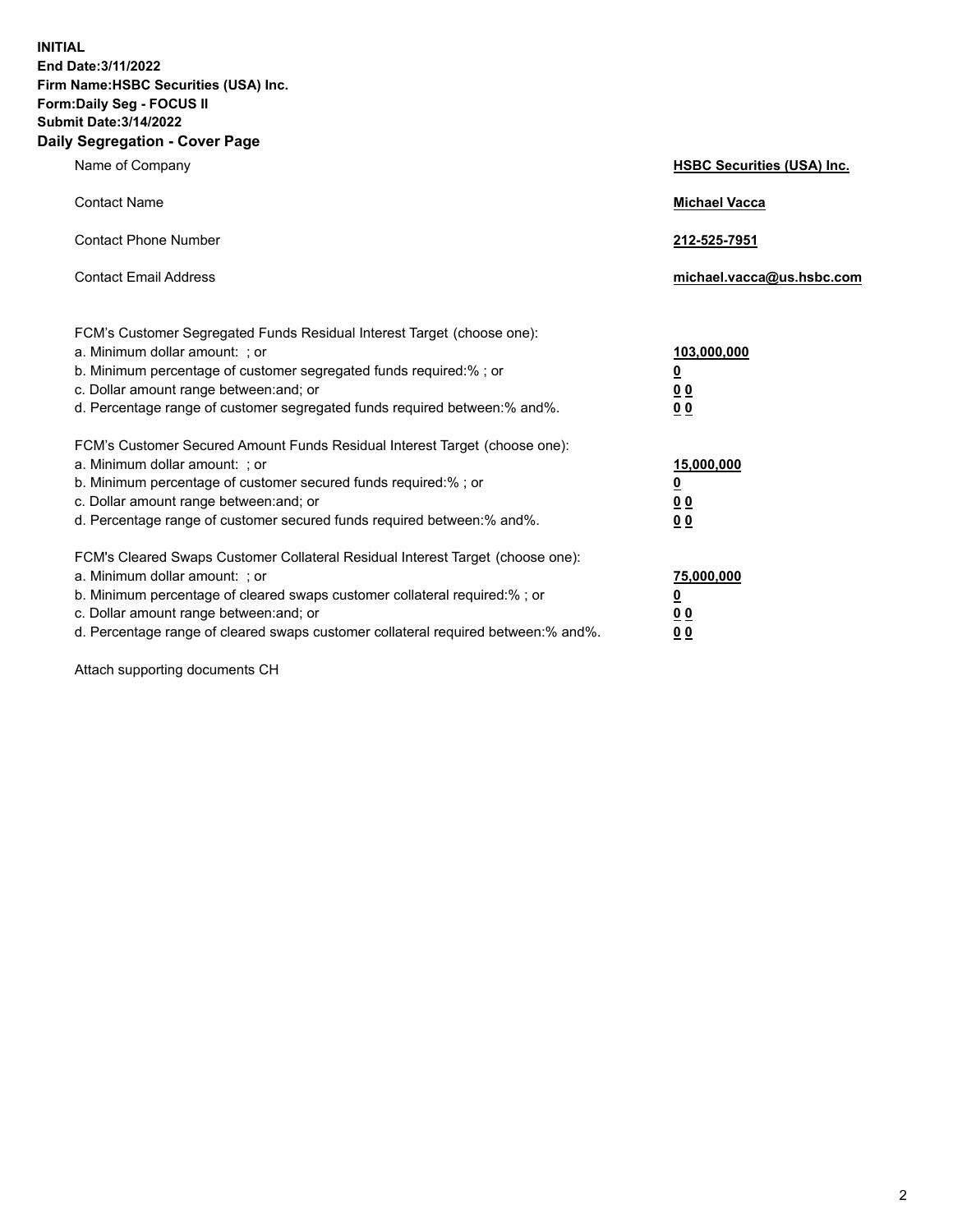**INITIAL End Date:3/11/2022 Firm Name:HSBC Securities (USA) Inc. Form:Daily Seg - FOCUS II Submit Date:3/14/2022**

## **Daily Segregation - Secured Amounts**

|     | Foreign Futures and Foreign Options Secured Amounts                                         |                                           |
|-----|---------------------------------------------------------------------------------------------|-------------------------------------------|
|     | Amount required to be set aside pursuant to law, rule or regulation of a foreign            | $0$ [7305]                                |
|     | government or a rule of a self-regulatory organization authorized thereunder                |                                           |
| 1.  | Net ledger balance - Foreign Futures and Foreign Option Trading - All Customers             |                                           |
|     | A. Cash                                                                                     | 100,706,909 [7315]                        |
|     | B. Securities (at market)                                                                   | 46,985,414 [7317]                         |
| 2.  | Net unrealized profit (loss) in open futures contracts traded on a foreign board of trade   | 27,418,071 [7325]                         |
| 3.  | Exchange traded options                                                                     |                                           |
|     | a. Market value of open option contracts purchased on a foreign board of trade              | $0$ [7335]                                |
|     | b. Market value of open contracts granted (sold) on a foreign board of trade                | $0$ [7337]                                |
| 4.  | Net equity (deficit) (add lines 1. 2. and 3.)                                               | 175,110,394 [7345]                        |
| 5.  | Account liquidating to a deficit and account with a debit balances - gross amount           | 35,842 [7351]                             |
|     | Less: amount offset by customer owned securities                                            | -1,411 [7352] 34,431 [7354]               |
| 6.  | Amount required to be set aside as the secured amount - Net Liquidating Equity              | 175,144,825 [7355]                        |
|     | Method (add lines 4 and 5)                                                                  |                                           |
| 7.  | Greater of amount required to be set aside pursuant to foreign jurisdiction (above) or line | 175,144,825 [7360]                        |
|     | 6.                                                                                          |                                           |
|     | FUNDS DEPOSITED IN SEPARATE REGULATION 30.7 ACCOUNTS                                        |                                           |
| 1.  | Cash in banks                                                                               |                                           |
|     | A. Banks located in the United States                                                       | 20,203,294 [7500]                         |
|     | B. Other banks qualified under Regulation 30.7                                              | 0 [7520] 20,203,294 [7530]                |
| 2.  | Securities                                                                                  |                                           |
|     | A. In safekeeping with banks located in the United States                                   | 46,985,414 [7540]                         |
|     | B. In safekeeping with other banks qualified under Regulation 30.7                          | 0 [7560] 46,985,414 [7570]                |
| 3.  | Equities with registered futures commission merchants                                       |                                           |
|     | A. Cash                                                                                     | $0$ [7580]                                |
|     | <b>B.</b> Securities                                                                        | $0$ [7590]                                |
|     | C. Unrealized gain (loss) on open futures contracts                                         | $0$ [7600]                                |
|     | D. Value of long option contracts                                                           | $0$ [7610]                                |
|     | E. Value of short option contracts                                                          |                                           |
| 4.  | Amounts held by clearing organizations of foreign boards of trade                           | 0 [7615] 0 [7620]                         |
|     | A. Cash                                                                                     |                                           |
|     | <b>B.</b> Securities                                                                        | $0$ [7640]<br>$0$ [7650]                  |
|     | C. Amount due to (from) clearing organization - daily variation                             | $0$ [7660]                                |
|     | D. Value of long option contracts                                                           | $0$ [7670]                                |
|     | E. Value of short option contracts                                                          |                                           |
| 5.  | Amounts held by members of foreign boards of trade                                          | 0 [7675] 0 [7680]                         |
|     |                                                                                             |                                           |
|     | A. Cash                                                                                     | 116,929,563 [7700]                        |
|     | <b>B.</b> Securities                                                                        | $0$ [7710]                                |
|     | C. Unrealized gain (loss) on open futures contracts                                         | 27,418,071 [7720]                         |
|     | D. Value of long option contracts                                                           | $0$ [7730]                                |
|     | E. Value of short option contracts                                                          | <u>0</u> [7735] <u>144,347,634</u> [7740] |
| 6.  | Amounts with other depositories designated by a foreign board of trade                      | 0 [7760]                                  |
| 7.  | Segregated funds on hand                                                                    | $0$ [7765]                                |
| 8.  | Total funds in separate section 30.7 accounts                                               | 211,536,342 [7770]                        |
| 9.  | Excess (deficiency) Set Aside for Secured Amount (subtract line 7 Secured Statement         | 36,391,517 [7380]                         |
|     | Page 1 from Line 8)                                                                         |                                           |
| 10. | Management Target Amount for Excess funds in separate section 30.7 accounts                 | 15,000,000 [7780]                         |
| 11. | Excess (deficiency) funds in separate 30.7 accounts over (under) Management Target          | 21,391,517 [7785]                         |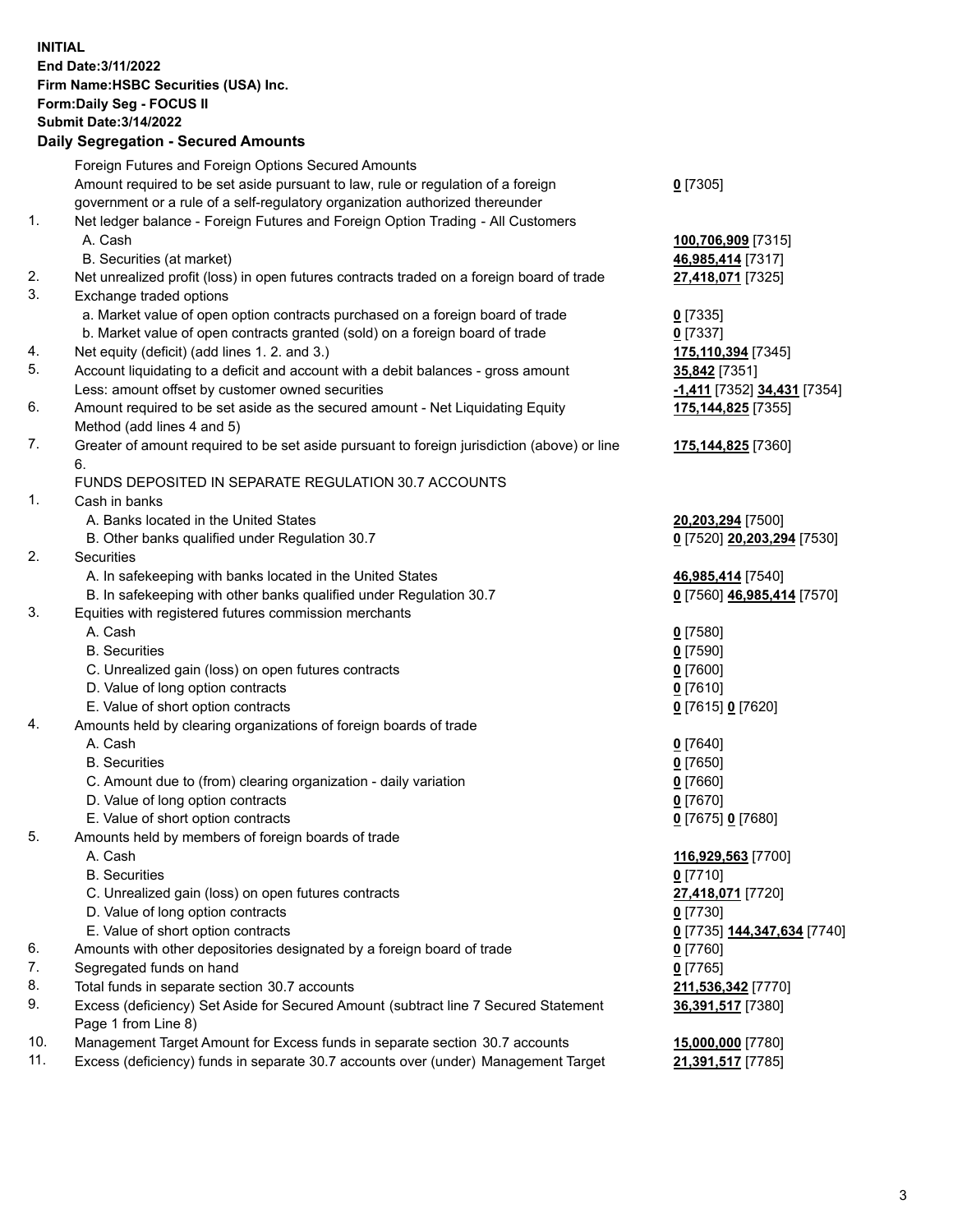**INITIAL End Date:3/11/2022 Firm Name:HSBC Securities (USA) Inc. Form:Daily Seg - FOCUS II Submit Date:3/14/2022 Daily Segregation - Segregation Statement** SEGREGATION REQUIREMENTS(Section 4d(2) of the CEAct) 1. Net ledger balance A. Cash **3,215,842,367** [7010] B. Securities (at market) **1,012,919,078** [7020] 2. Net unrealized profit (loss) in open futures contracts traded on a contract market **-1,236,624,210** [7030] 3. Exchange traded options A. Add market value of open option contracts purchased on a contract market **2,579,509,884** [7032] B. Deduct market value of open option contracts granted (sold) on a contract market **-529,605,537** [7033] 4. Net equity (deficit) (add lines 1, 2 and 3) **5,042,041,582** [7040] 5. Accounts liquidating to a deficit and accounts with debit balances - gross amount **1,294,943** [7045] Less: amount offset by customer securities **and the securities -1,288,406** [7047] **6,537** [7050] 6. Amount required to be segregated (add lines 4 and 5) **5,042,048,119** [7060] FUNDS IN SEGREGATED ACCOUNTS 7. Deposited in segregated funds bank accounts A. Cash **8,721,220** [7070] B. Securities representing investments of customers' funds (at market) **0** [7080] C. Securities held for particular customers or option customers in lieu of cash (at market) **102,392,107** [7090] 8. Margins on deposit with derivatives clearing organizations of contract markets A. Cash **2,212,039,060** [7100] B. Securities representing investments of customers' funds (at market) **44,860,157** [7110] C. Securities held for particular customers or option customers in lieu of cash (at market) **832,901,240** [7120] 9. Net settlement from (to) derivatives clearing organizations of contract markets **-166,425,120** [7130] 10. Exchange traded options A. Value of open long option contracts **2,579,509,884** [7132] B. Value of open short option contracts **-529,605,537** [7133] 11. Net equities with other FCMs A. Net liquidating equity **165,637** [7140] B. Securities representing investments of customers' funds (at market) **0** [7160] C. Securities held for particular customers or option customers in lieu of cash (at market) **24,003,906** [7170] 12. Segregated funds on hand **53,621,825** [7150] 13. Total amount in segregation (add lines 7 through 12) **5,162,184,379** [7180] 14. Excess (deficiency) funds in segregation (subtract line 6 from line 13) **120,136,260** [7190] 15. Management Target Amount for Excess funds in segregation **103,000,000** [7194] 16. Excess (deficiency) funds in segregation over (under) Management Target Amount **17,136,260** [7198]

Excess